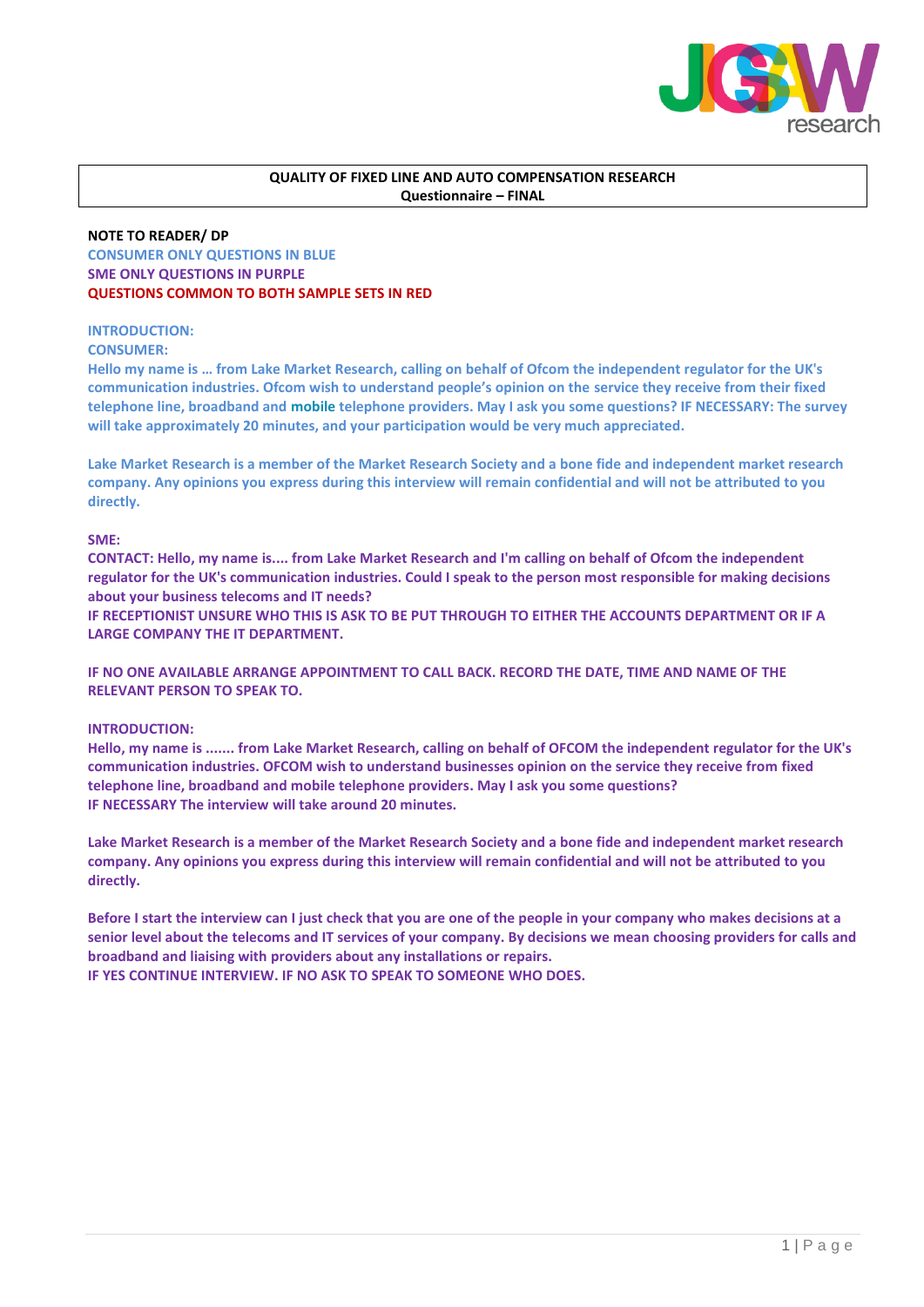

#### **IF RESPONDENT QUERIES CALL AS THEY ARE TPS REGISTERED, PLEASE READ OUT:**

I am calling on behalf of Ofcom the regulatory body for the communications industry, this is a market research call - not a marketing or sales call. We are keen to hear your views on an important issue in the communications sector and need to speak to as many people as possible, including those who have opted out of marketing calls via the Telephone Preference Scheme. Registering for the telephone preference scheme means that you should receive fewer marketing and sales calls, but it does not apply to market research calls

Should you wish to verify this information I can provide you with both the name and number of the executive in charge of this survey or alternatively you can ring 0500 39 69 99 and be put through to FREEPHONE MARKET RESEARCH SOCIETY who will also be able to confirm our status as a legitimate Market Research Agency.

IF RESPONDENT REQUIRES EXECUTIVE NAME AND NUMBER, THE EXECUTIVE FOR THIS SURVEY IS AND THE NUMBER TO CALL IS \_\_\_\_\_\_\_\_ (DURING NORMAL WORKING HOURS 9.00 AM - 5.00 PM ONLY)

#### **IF RESPONDENT QUERIES HOW CALL WAS MADE:**

Lake Market Research do not use an 'automatic dialler' which can result in the line being silent when picked up. All calls are made by our trained telephone interviewers

**QUALIFICATION FOR INTERVIEW All respondents must have a fixed line for telephone or broadband, or a mobile phone Business sample must be telecoms and IT service decision maker Consumer sample must have responsibility in arranging installations or reporting faults**

#### **\*QUOTAS APPLY\***

#### **CONSUMER:**

**FROM SAMPLE: CABLED/ NON CABLED AREAS REGION GENDER AGE SOCIAL GRADE URBANITY**

**SME**

**REGION SIZE (BY EMPLOYEES) SECTOR URBANITY**

**ALL OTHER ASPECTS TO FALL OUT NATURALLY. WE WILL MONITOR FIXED, broadband AND MOBILE CPs, AS WELL AS SOLUS VS BUNDLE PURCHASERS AS FIELDWORK PROGRESSES. ADDITIONALLY, WE WILL MONITOR PERSONAL VS BUSINESS CONTRACTS FOR FIXED TELEPHONE, FIXED INTERNET AND MOBILE**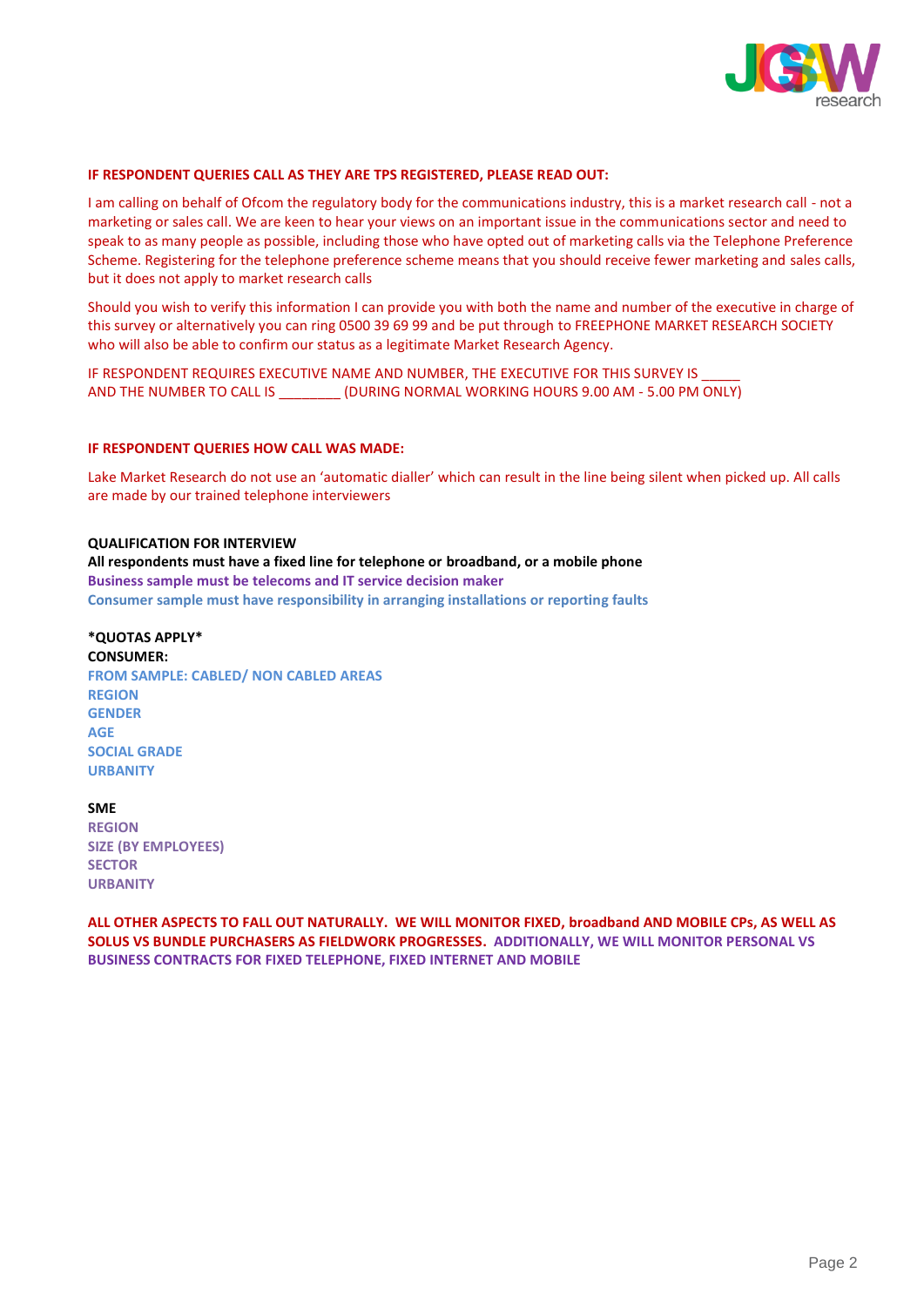

## **\*QUOTAS APPLY\* REGION: CODE FROM SAMPLE**

| Scotland         | 1  |
|------------------|----|
| Wales            | 2  |
| Northern Ireland | 3  |
| ΝE               | 4  |
| NW               | 5  |
| Yorkshire        | 6  |
| FM               | 7  |
| wм               | 8  |
| East             | ٩  |
| London           | 10 |
| SE               | 11 |
| SW               | 12 |

## **\*QUOTAS APPLY\* CABLE: CODE FROM SAMPLE**

Cabled area 1 Non cabled 2

## **SECTION 1: DEMOGRAPHICS/ FIRMOGRAPHICS AND TELCOMS PROVIDERS**

#### **ASK ALL CONSUMER**

## S1a Which of the following do you have at home or use personally? **READ OUT, MULTICODE**

| Telephone landline – used only for broadband connection                | 1              |
|------------------------------------------------------------------------|----------------|
| Telephone landline (not mobile) used for making and/or receiving calls | $\overline{2}$ |
| Fixed broadband internet connection                                    | $\overline{3}$ |
| Smartphone (e.g. iPhone, Samsung Galaxy, Blackberry etc.)              | $\overline{4}$ |
| Standard mobile phone (i.e. not a smartphone)                          | 5              |
| Mobile broadband (via a USB Modem or dongle)                           | 6              |
| <b>CONTINUE AS FIXED LINE IF CODE 1 OR 2</b>                           |                |
| <b>CONTINUE AS BROADBAND IF CODE 3</b>                                 |                |

## **CONTINUE AS MOBILE IF CODE 4 OR 5**

**IF NONE OR CODE 6 ONLY, THEN SCREEN OUT, BUT RECORD IN SAMPLE**

#### **ASK IF CODE3 AT S1a**

S1b Which of the following internet connections do you have at home? **READ OUT, MULTICODE**

| Copper/Standard Broadband (via fixed line)                       |  |
|------------------------------------------------------------------|--|
| Cable Broadband (provided by Virgin Media across most of the UK) |  |
| Fibre/superfast broadband (via fixed line)                       |  |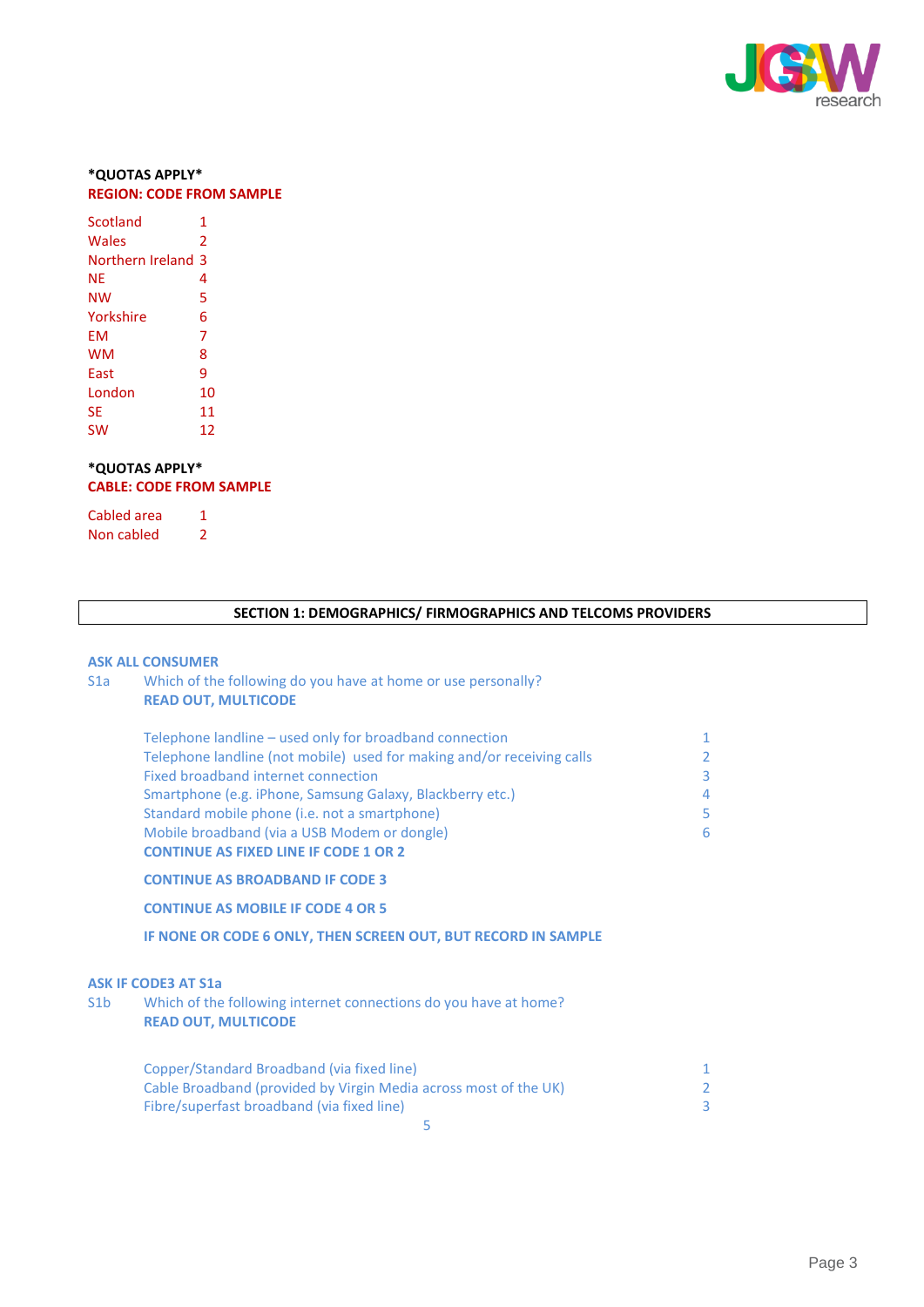

## **ASK ALL SME**

## S2 Which of the following do you have in your **business**? **READ OUT, MULTICODE**

| Standard PSTN landline telephone (IF NECESSARY PSTN stands for Public Switched<br>Telephone Network - basically the normal phone network or landline)                                                                    | 1                |
|--------------------------------------------------------------------------------------------------------------------------------------------------------------------------------------------------------------------------|------------------|
| ISDN 2/2e (IF NECESSARY: This is a form of ISDN line offering you connection for up to<br>8 digital services and allowing you to make two calls at the same time)                                                        | $\overline{2}$   |
| ISDN 30 (IF NECESSARY: This is a form of ISDN line offering you 8 to 30 independent<br>connections and allowing you to make multiple calls at the same time)                                                             | 3                |
| Copper/Standard Broadband (via fixed line)                                                                                                                                                                               | E <sub>2</sub> a |
| Cable Broadband (nearly always provided by Virgin Media, provided by WightCable in<br>the Isle of Wight)                                                                                                                 | 5.               |
| Fibre/superfast broadband (via fixed line)                                                                                                                                                                               | 6                |
| Mobile broadband through a USB Modem or 'dongle'                                                                                                                                                                         | 7                |
| Other broadband (such as fixed wireless broadband, satellite broadband, etc.)                                                                                                                                            | 8                |
| Smartphones e.g. iPhone, Samsung Galaxy, Blackberry etc                                                                                                                                                                  | 9                |
| Standard mobile phones i.e. a mobile phone that is not a smartphone                                                                                                                                                      | 10               |
| Leased lines or private circuits                                                                                                                                                                                         | 11               |
| Ethernet / symmetrical up / down connection (IF NECESSARY: This is the computer networking<br>for a Local Area Network or LAN and can be used to connect to your communications provider<br>for voice and data services) | 12               |
| None of these                                                                                                                                                                                                            | 14               |

## **CONTINUE AS FIXED TELEPHONE IF CODE 1, 2, 3.**

**CONTINUE AS MOBILE IF CODE 9 OR 10.**

**CONTINUE AS FIXED BROADBAND IF CODES 4, 5, 6**

**IF NONE OR CODES 7,8,11 OR 12 ONLY THEN SCREEN OUT, BUT RECORD IN SAMPLE**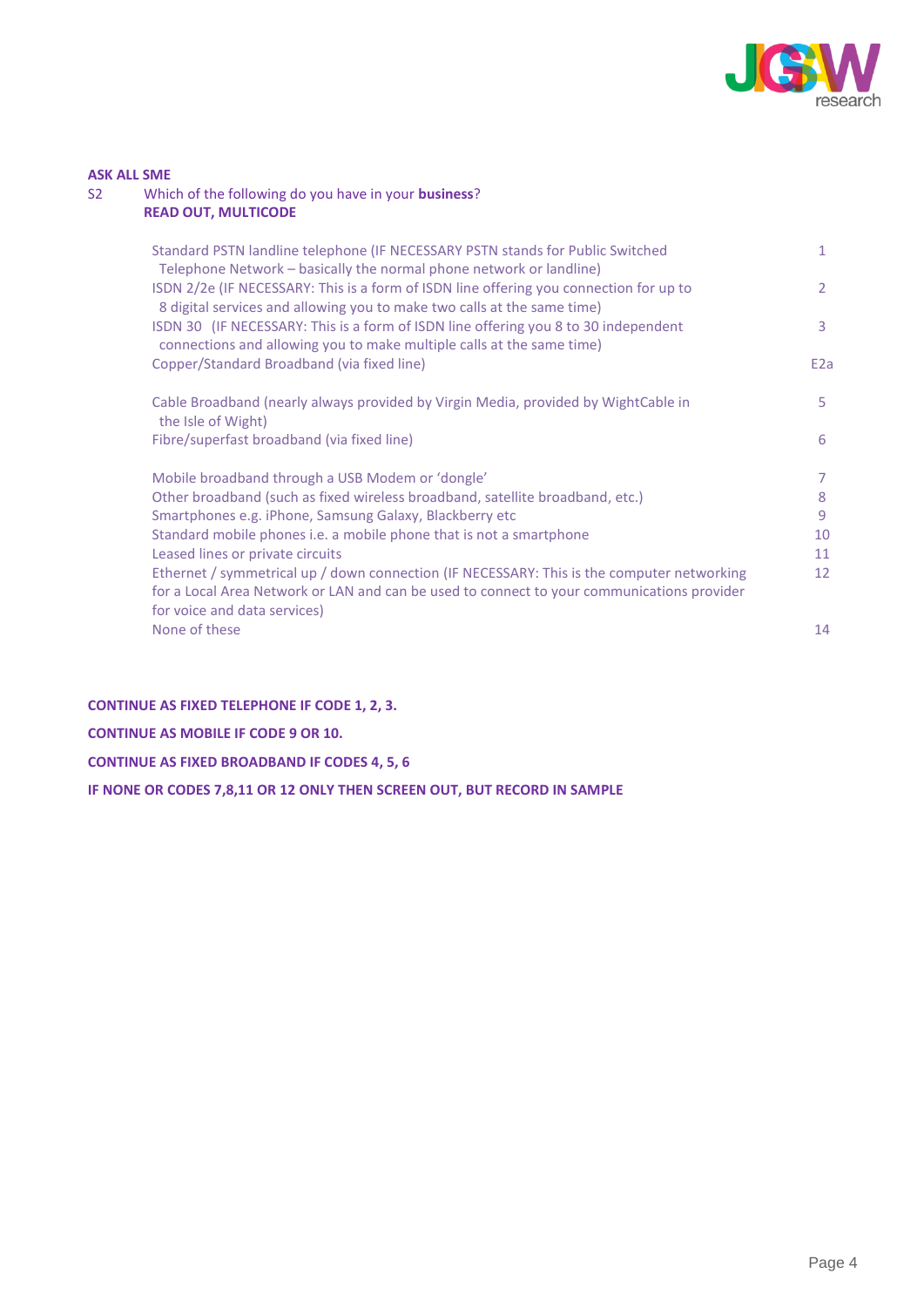

#### **ASK ALL CONSUMER SAMPLE, SME SAMPLE GO TO B1**

Please indicate what level of responsibility you have in your household for each of the following areas. It doesn't matter if you haven't had direct experience of these issues for any reason, please indicate what your level of involvement would be if the situation arose.

## **DP TO ROTATE ORDER OF WHAT IS SHOWN FIRST AND SECOND**

- A1a Firstly, thinking about your [landline telephone and/or broadband provider] / [mobile phone provider]
- A1b Now, thinking about your [mobile phone provider] / [landline telephone and/or broadband provider]

#### **READ OUT**

|                                                                                                                                                            | Wholly responsible | Joint/ part responsible | Not involved |
|------------------------------------------------------------------------------------------------------------------------------------------------------------|--------------------|-------------------------|--------------|
| <b>Selecting your [landline</b><br>telephone and/ or broadband]/<br>[mobile phone] provider                                                                |                    | 2                       | 3            |
| Paying the your [landline]<br>telephone and/ or broadband] /<br>[mobile phone] bill                                                                        |                    | 2                       | 3            |
| Liaising with the your [landline<br>telephone and/ or broadband]/<br>[mobile phone] provider where<br>there is an issue with the service<br>being provided | 1                  | 2                       | 3            |
| <b>ONLY ASK FOR A1a</b>                                                                                                                                    |                    |                         |              |
| Liaising with the your landline<br>telephone and/ or broadband<br>provider to set up a service or<br>installation                                          |                    | 2                       | 3            |

### **IF 'NO INVOLVEMENT 'FOR ROWS 1, 3 AND 4 ACROSS A1a OR 1 AND 3 ACROSS A1b ASK:**

Is it possible to speak to the person in the household who is involved in selecting telecoms providers and/or liaising with these companies to report issues with services or to arrange installation?

## **IF NOT, CLOSE, OTHERWISE, REPEAT A1**

## **RESPONDENT WILL QUALIFY FOR EACH SERVICE THEY USE AT S1 AND ARE 'INVOLVED' IN AT A1a/b (ROWS 1, 3 AND 4 ACROSS A1a OR A1b)**

**A2 \*QUOTAS APPLY\* INTERVIEWER CODE**

**SINGLE CODE**

| Male   |  |
|--------|--|
| Female |  |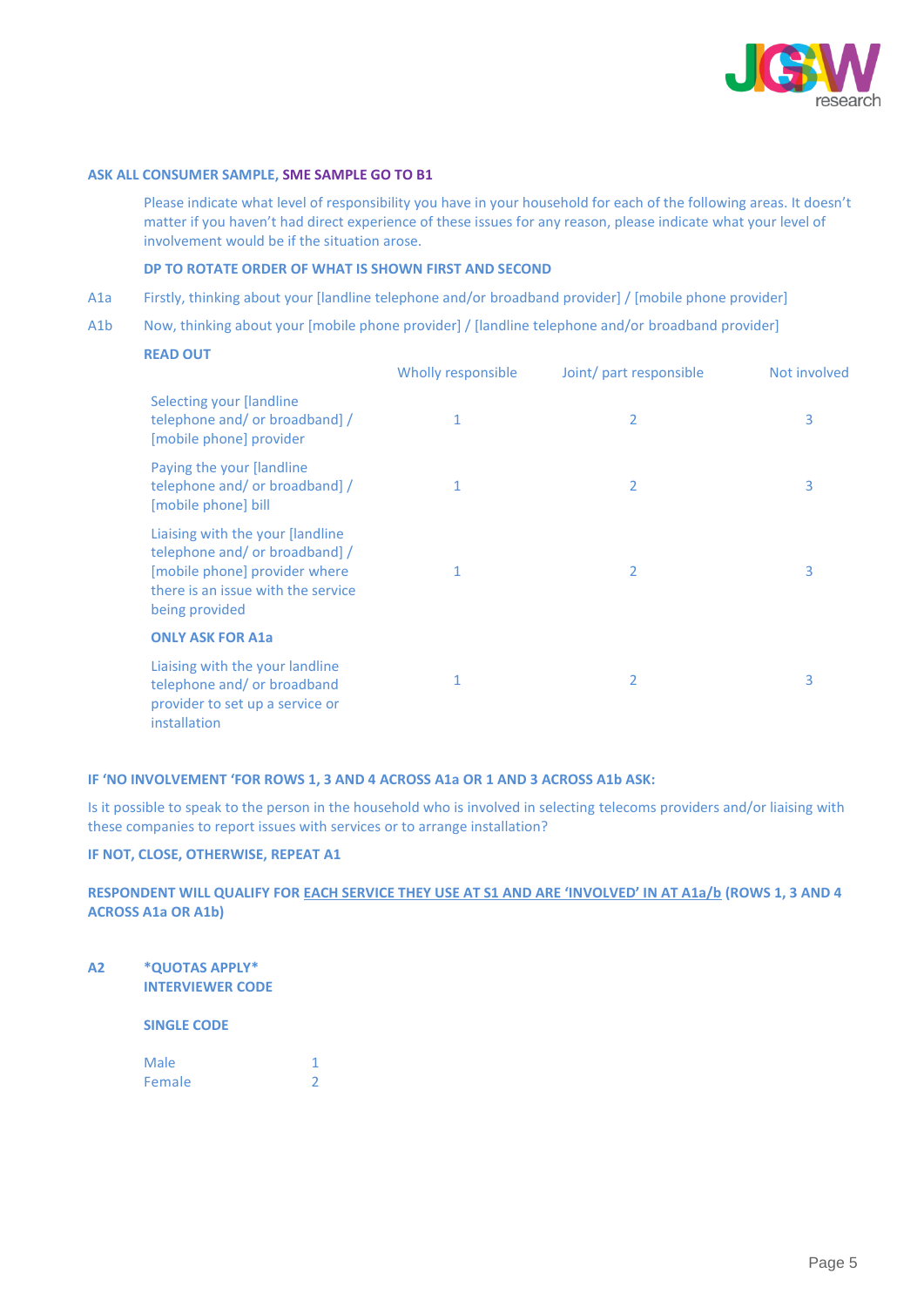

## **A3 \*QUOTAS APPLY\* ASK ALL**

To ensure we interview a wide cross section of people can you please tell me your age?

#### **SINGLE CODE**

| 1              |
|----------------|
| 2              |
| 3              |
| $\overline{4}$ |
| 5              |
| 6              |
| 7              |
| 8              |
| 9              |
| 10             |
| 11             |
|                |

#### **A4 Are you yourself?**

#### **READ OUT. SINGLE CODE**

| In full-time education                  |   |
|-----------------------------------------|---|
| Working full-time (30+ hours per week)  |   |
| Working part-time (8-29 hours per week) | ₹ |
| Looking after the home or family        | 4 |
| Retired from paid work                  | 5 |
| Unemployed                              |   |
| On a government work or training scheme |   |
| Permanently sick or disabled            |   |
| Refused                                 |   |

## **\*QUOTAS APPLY\* ASK ALL**

**A5a** What is the occupation of the Chief Income Earner in your household, that is the person with the largest income whether from employment, pension, state benefits, investments, or any other source?

#### **WRITE IN, PROBE FULLY**

- 1. IF RETIRED, ASK FOR PREVIOUS OCCUPATION IF PRIVATE PENSION RECEIVED
- 2. IF SELF-EMPLOYED OR MANAGERIAL, ASK FOR NUMBER OF EMPLOYEES RESPONSIBLE FOR
- 3. IF LOCAL AUTHORITY, CIVIL SERVICE OR ARMED FORCES, ASK GRADE/RANK
- 4. ASK FOR DETAILS OF TRAINING/QUALIFICATIONS
- 5. INDUSTRY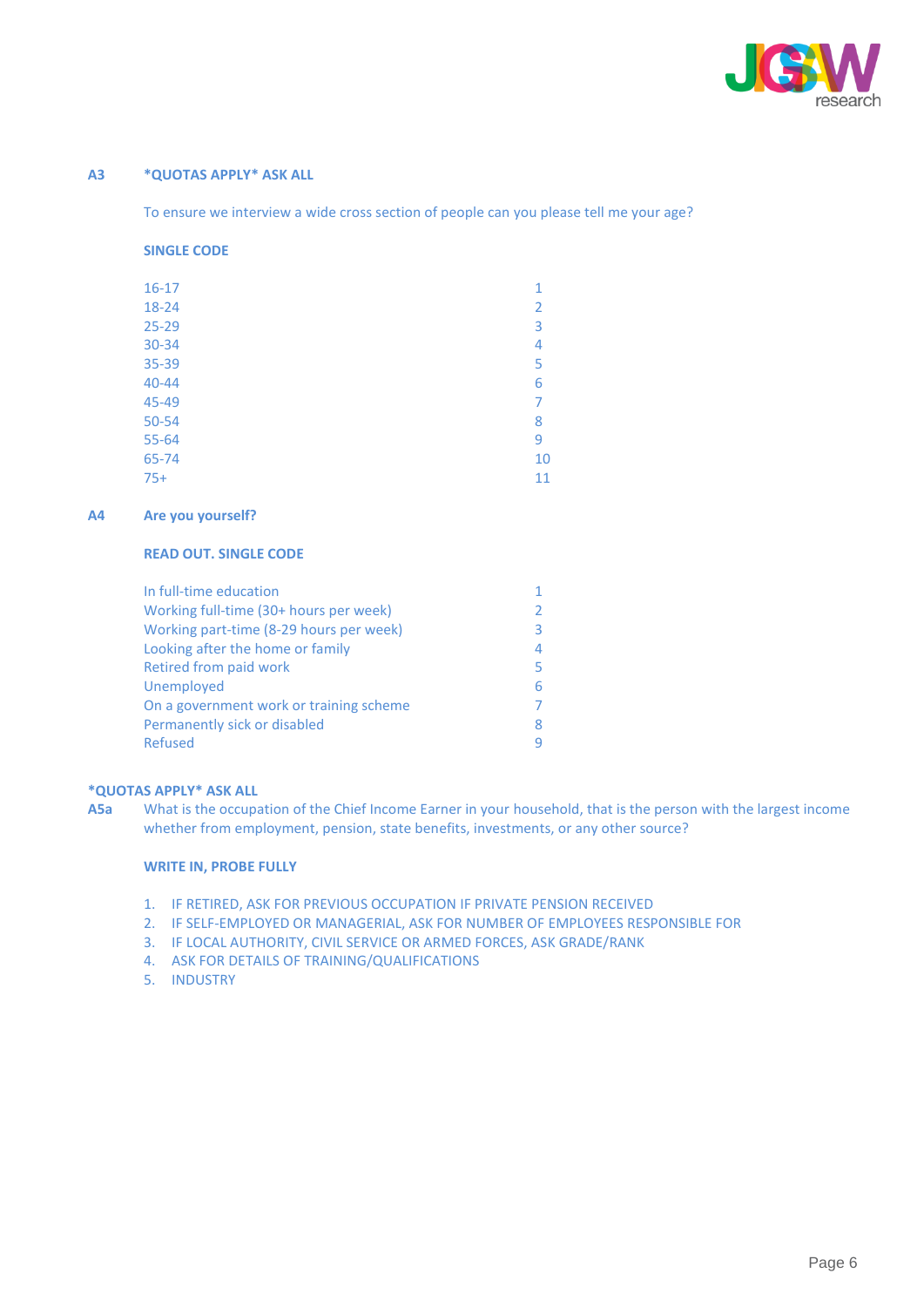

## **SINGLE CODE**

| А              |    |
|----------------|----|
| B              | C  |
| C <sub>1</sub> | ς  |
| C <sub>2</sub> | 4  |
| D              | E. |
| E              | 6  |

## **A5b \*QUOTAS APPLY\* URBANITY - CODE FROM SAMPLE, DO NOT ASK**

## **SINGLE CODE**

| 3 |
|---|
| 4 |
| 5 |
|   |
| 6 |
|   |
|   |
|   |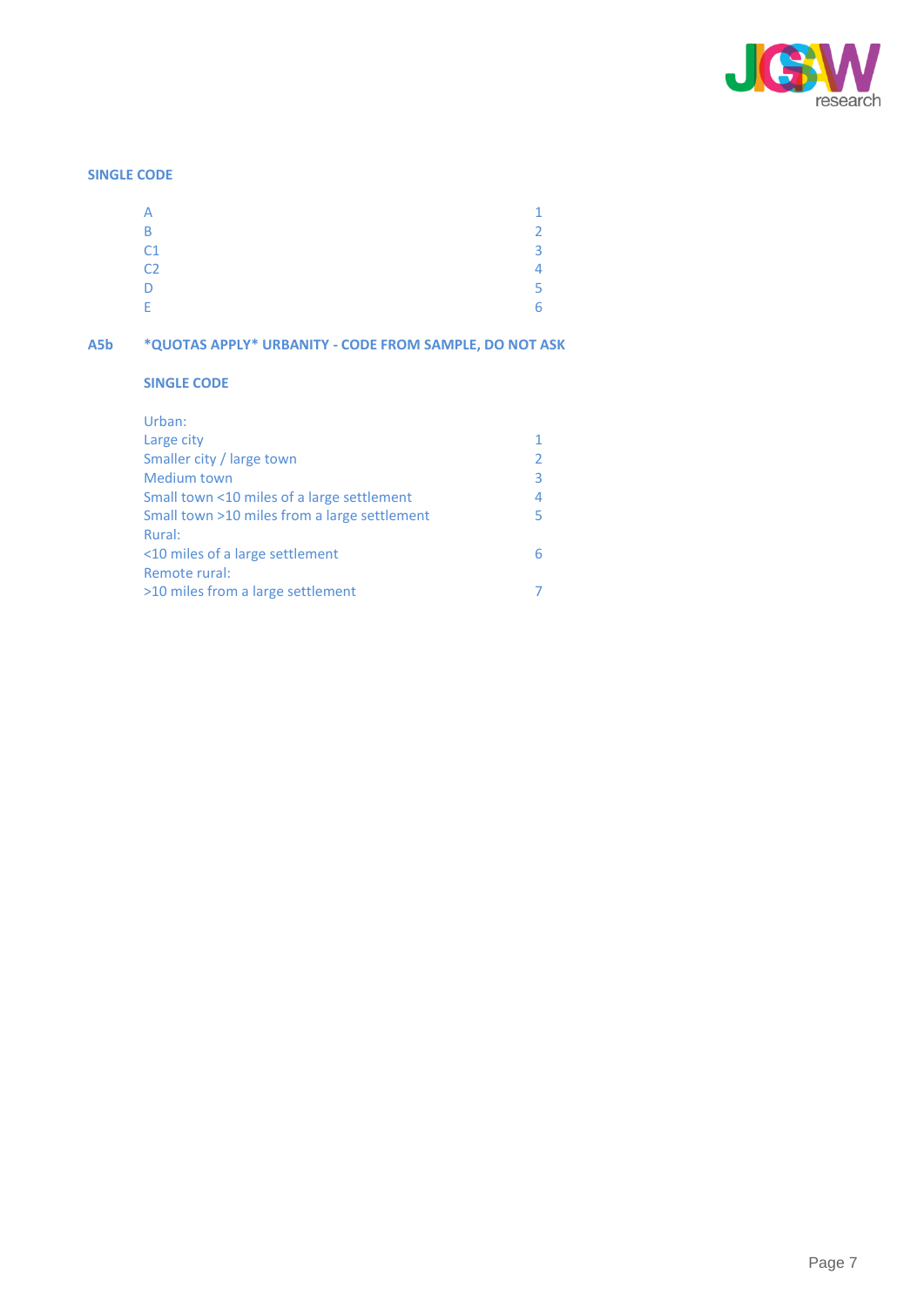

## **SECTION 2: MINIMUM STANDARDS AND WILLINGNESS TO PAY MORE FOR A BETTER SERVICE OR LESS FOR A WORSE SERVICE**

#### **ASK ALL THAT QUALIFY AS LANDLINE TELEPHONE AND/OR FIXED BROADBAND**

I am now going to ask your opinion on a range of scenarios regarding getting a new service and fault handling on your **fixed line that your household/ your business** use for **calls and/or the broadband. It does not matter** if you have not had any experience in these situations before. Please answer *as if you were* in the scenario presented to you.

I would also like to add that it is absolutely vital here to understand your honest opinion so that we have an accurate view on the current market.

#### **DP TO ROTATE C1-C4, C5-C9 AND C10-C11**

#### **INTRO IF EXPERIENCED PROVISION**

**C1** Please think back to when you experienced [E1a] for [fixed line/BB]. How long do you think it would have been *reasonable* to wait until the first suitable appointment for an engineer to visit? **Reasonable'** does not have to mean your 'ideal' situation, but one that would be generally satisfactory to you**.** Please give your answer in terms of **calendar days.** 

#### **INTRO IF HYPOTHETICAL PROVISION**

- **C1h** Firstly, your household/business wants to install a new fixed line broadband service or landline service, so you contact your communications provider to set this up. They advise you that an engineer will need to come out to your house/premises in order to activate the line. How long do you think is a *reasonable* wait for the earliest possible engineer appointment? **Reasonable'** does not have to mean your 'ideal' situation, but one that would be generally satisfactory to you**.** Please give your answer in terms of **calendar days. WRITE IN**
- **C2** And what would be an *unacceptable* length of time to wait? Please give your answer in terms of **working days. WRITE IN**

|                                              | $\sim$<br>asonable:<br>nc<br>. | $\sim$<br>unac<br>ranie<br>en<br>ີ |
|----------------------------------------------|--------------------------------|------------------------------------|
| $-1$<br>UMBER ONLY<br><b>vpe in</b><br>7 N I |                                |                                    |

**Installation - Fixed Scenario Approach: Description [Keep on screen]:** An appointment is usually available within 12 days for an engineer to visit you to install a fixed line service and the installation price is £40. **Decreases WTP1** Knowing this, would you accept an installation within 16 days for £5 less? Yes 1 END No 2 GO TO WTP2 **WTP2** Would you accept an installation within 14 days for £5 less? Yes 1 GO TO WTP3

- No 2 GO TO WTP3
- **WTP3** Would you accept an installation within 16 days for £10 less?
	- Yes 1 END
	- No 2 GO TO WTP4
- **WTP4** Would you accept an installation within 14 days for £10 less? Yes 1 END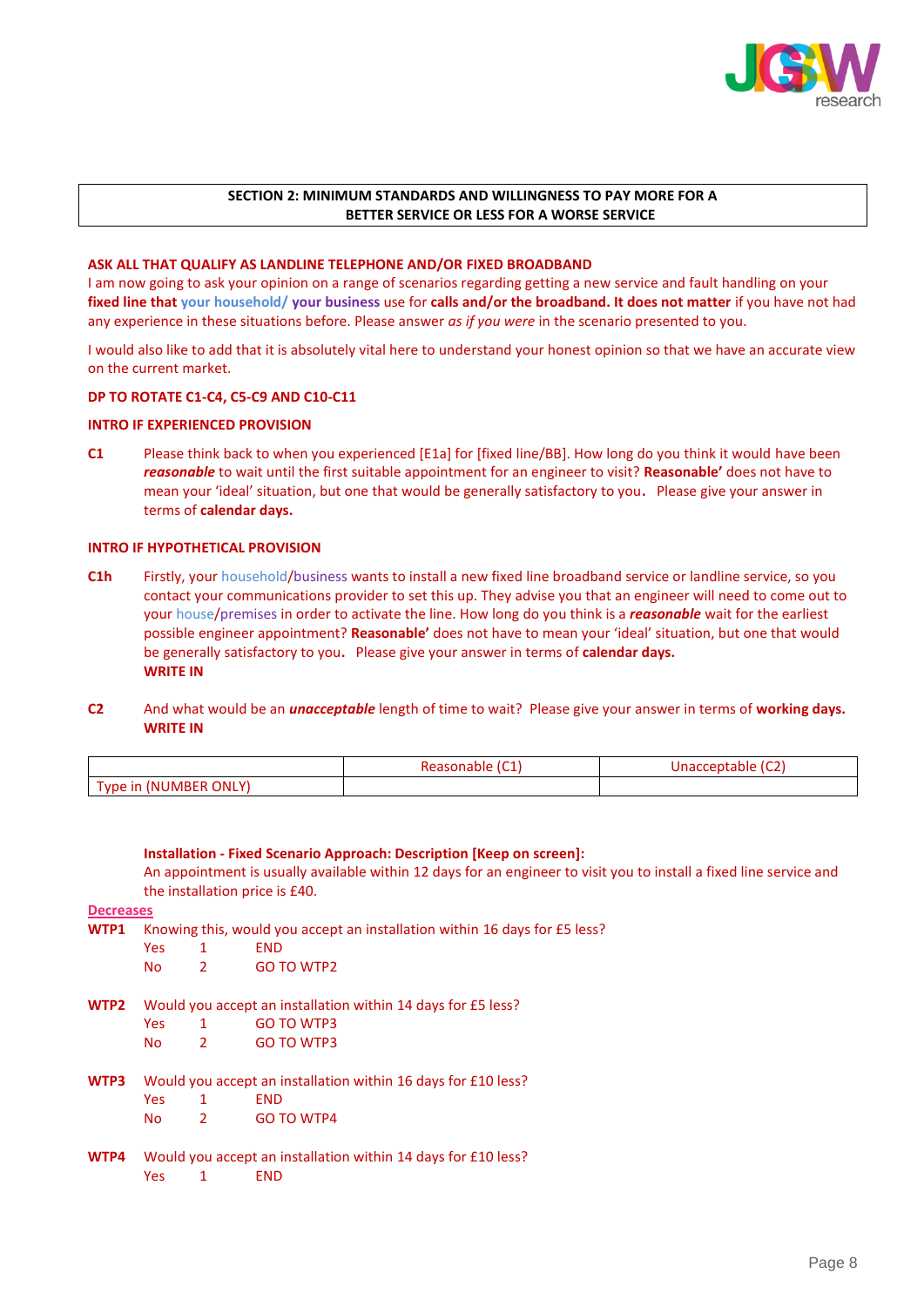

| WTP5                     |                                                                              | Would you be willing to pay £15 more for an installation within 10 days? |                                                                                                                      |   |  |  |  |
|--------------------------|------------------------------------------------------------------------------|--------------------------------------------------------------------------|----------------------------------------------------------------------------------------------------------------------|---|--|--|--|
|                          | <b>Yes</b>                                                                   | $\mathbf{1}$                                                             | <b>END</b>                                                                                                           |   |  |  |  |
|                          | <b>No</b>                                                                    | $\overline{2}$                                                           | <b>GO TO WTP6</b>                                                                                                    |   |  |  |  |
| WTP6                     | Would you be willing to pay £10 more for an installation within 10 days?     |                                                                          |                                                                                                                      |   |  |  |  |
|                          | <b>Yes</b>                                                                   | $\mathbf{1}$                                                             | <b>GO TO WTP8</b>                                                                                                    |   |  |  |  |
|                          | <b>No</b>                                                                    | $\overline{2}$                                                           | <b>GO TO WTP7</b>                                                                                                    |   |  |  |  |
| WTP7                     |                                                                              | Would you be willing to pay £5 more for an installation within 10 days?  |                                                                                                                      |   |  |  |  |
|                          | <b>Yes</b>                                                                   | $\mathbf{1}$                                                             | <b>GO TO WTP8</b>                                                                                                    |   |  |  |  |
|                          | <b>No</b>                                                                    | $\overline{2}$                                                           | <b>GO TO WTP8</b>                                                                                                    |   |  |  |  |
| WTP8                     |                                                                              |                                                                          | Would you be willing to pay £15 more for an installation within 8 days?                                              |   |  |  |  |
|                          | <b>Yes</b>                                                                   | 1                                                                        | <b>END</b>                                                                                                           |   |  |  |  |
|                          | <b>No</b>                                                                    | $\overline{2}$                                                           | GO TO WTP9                                                                                                           |   |  |  |  |
| WTP9                     | Would you be willing to pay £10 more for an installation within 8 days?      |                                                                          |                                                                                                                      |   |  |  |  |
|                          | <b>Yes</b>                                                                   | $\mathbf{1}$                                                             | <b>END</b>                                                                                                           |   |  |  |  |
|                          | <b>No</b>                                                                    | $\overline{2}$                                                           | GO TO WTP10                                                                                                          |   |  |  |  |
|                          | WTP10 Would you be willing to pay £5 more for an installation within 8 days? |                                                                          |                                                                                                                      |   |  |  |  |
|                          | <b>Yes</b>                                                                   | $\mathbf{1}$                                                             | <b>END</b>                                                                                                           |   |  |  |  |
|                          | <b>No</b>                                                                    | $\overline{2}$                                                           | <b>END</b>                                                                                                           |   |  |  |  |
|                          |                                                                              |                                                                          | UNWILLING TO ACCEPT DECREASE (CODE 2 AT WTP3 OR CODE 2 AT WTP4)                                                      |   |  |  |  |
| <b>WTP Follow-ups</b>    |                                                                              |                                                                          |                                                                                                                      |   |  |  |  |
|                          |                                                                              |                                                                          | Which of the following best describes why you would be unwilling to accept a slower installation at a cheaper price? |   |  |  |  |
|                          |                                                                              |                                                                          | I wouldn't want an installation longer than 12 days                                                                  | 1 |  |  |  |
|                          |                                                                              |                                                                          | The price decreases weren't enough to justify the longer installation                                                | 2 |  |  |  |
|                          |                                                                              | Other (specify)                                                          |                                                                                                                      | 3 |  |  |  |
|                          |                                                                              |                                                                          |                                                                                                                      |   |  |  |  |
| Code 2 at above question |                                                                              |                                                                          |                                                                                                                      |   |  |  |  |
| <b>WTP Follow-ups</b>    |                                                                              |                                                                          |                                                                                                                      |   |  |  |  |
|                          |                                                                              |                                                                          |                                                                                                                      |   |  |  |  |

At what price would you need the installation to be reduced for you to accept a 14 day installation? TYPE IN XX Less

## **UNWILLING TO ACCEPT HIGHER (CODE 2 AT WTP10)**

No 2 END

**Increases**

WTP Follow-ups

| Which of the following best describes why you would be unwilling to pay a higher price for faster installation? |  |
|-----------------------------------------------------------------------------------------------------------------|--|
| I'm happy with a 12 day installation period                                                                     |  |
| The price increases were too much to justify the faster installation                                            |  |
| Other (specify)                                                                                                 |  |

### **Code 2 at above question**

WTP Follow-ups At what price increase would you be willing to pay for an installation in 8 days? TYPE IN XX more

### **ASK ALL THAT QUALIFY AS LANDLINE TELEPHONE AND/OR FIXED BROADBAND**

**INTRO IF EXPERIENCED LOSS OF SERVICE**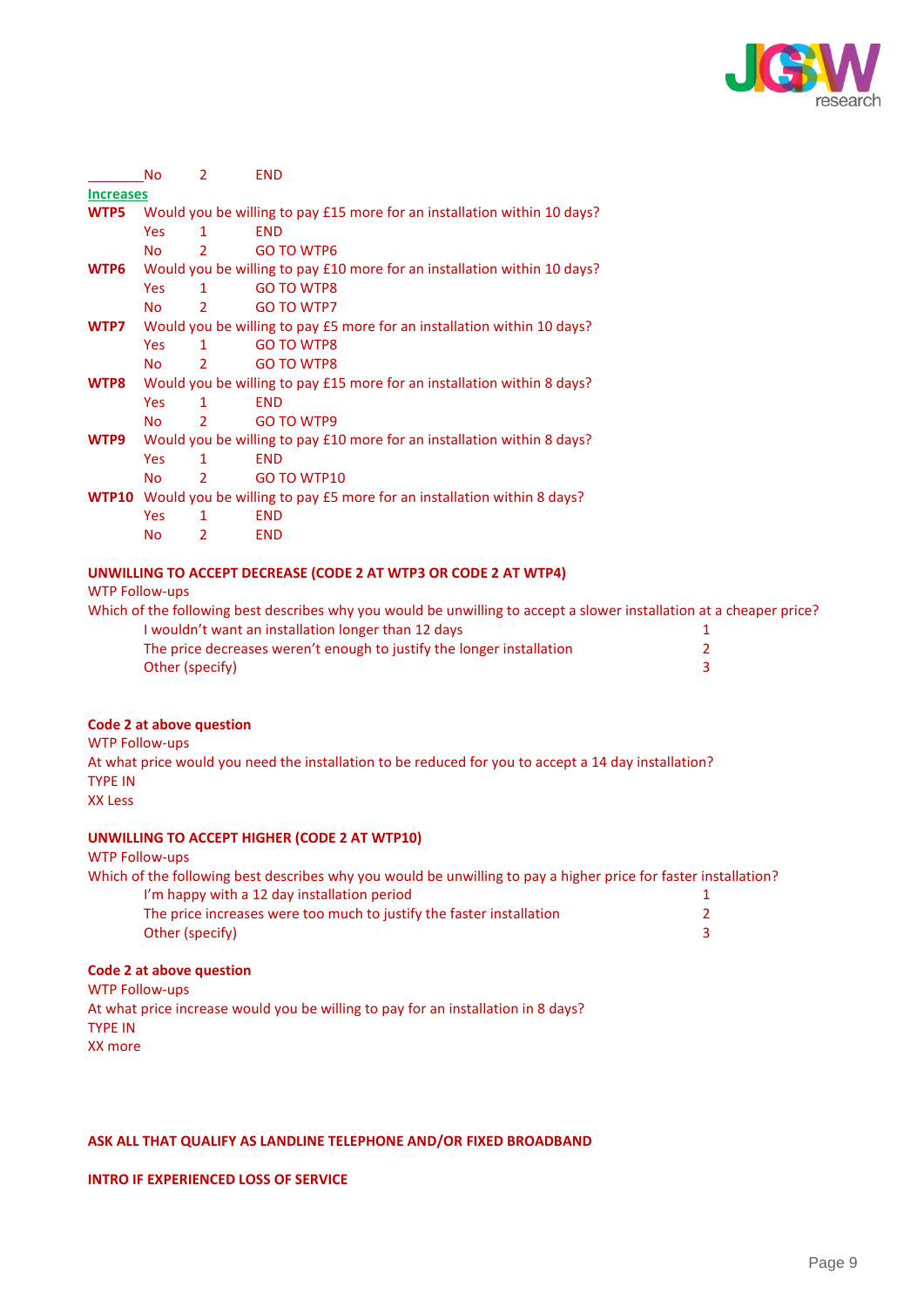

**C5** Please think back to when you experienced loss of service for [fixed line/BB]. How long do you think it would have been **reasonable** to wait for the fault to be fixed? **Reasonable'** does not have to mean your 'ideal' situation, but one that would be generally satisfactory to you**.** Please give your answer in terms of **calendar days**

#### **INTRO IF HYPOTHETICAL LOSS OF SERVICE**

- **C5 Now - your household/ your business** fixed telephone line and/or broadband connection has **stopped working**; you have called your communications provider and they now need to fix the problem. How long do you think it is **reasonable** to wait for the fault to be fixed? **Reasonable'** does not have to mean your 'ideal' situation, but one that would be generally satisfactory to you**.** Please give your answer in terms of **calendar days. WRITE IN**
- **C6** And what would be an *unacceptable* length of time to wait? Please give your answer in terms of **calendar days. WRITE IN**

|                       | $\sim$<br>Reasonable IC | (C6)<br><u>Inaccentable</u> |
|-----------------------|-------------------------|-----------------------------|
| Type in (NUMBER ONLY) |                         |                             |

# **Fault Repair - Fixed Scenario Approach: Description [Keep on screen]:**

If you lose service, most providers will resolve your fault within two days.

#### **Decreases**

**WTP1** Knowing this, having lost service would you accept a repair within 3 days for £5 off your next bill? Yes 1 END No 2 GO TO WTP2 **WTP2** Having lost service would you accept a repair within 3 days for £10 off your next bill? Yes 1 END No 2 END **Increases WTP5** Having lost service would you pay £15 for a repair within 1 day?

| WTP5         | Having lost service would you pay £15 for a repair within 1 day?    |               |                                                                 |
|--------------|---------------------------------------------------------------------|---------------|-----------------------------------------------------------------|
|              | Yes:                                                                | 1             | <b>END</b>                                                      |
|              | No.                                                                 | $\mathcal{L}$ | GO TO WTP6                                                      |
| WTP6         |                                                                     |               | Having lost service would you pay £10 for a repair within 1 day |
|              | Yes                                                                 | 1             | <b>GO TO WTP8</b>                                               |
|              | No l                                                                | $\mathcal{L}$ | GO TO WTP7                                                      |
| WTP7         | Having lost service would you pay £5 for a repair within 1 day?     |               |                                                                 |
|              | Yes:                                                                | $\mathbf{1}$  | GO TO WTP8                                                      |
|              | No.                                                                 | $\mathbf{2}$  | <b>GO TO WTP8</b>                                               |
| WTP8         | Having lost service would you pay £15 for a repair on the same day? |               |                                                                 |
|              | Yes:                                                                | $\mathbf{1}$  | <b>END</b>                                                      |
|              | No.                                                                 | 2             | GO TO WTP9                                                      |
| WTP9         | Having lost service would you pay £10 for a repair on the same day? |               |                                                                 |
|              | <b>Yes</b>                                                          | 1             | <b>END</b>                                                      |
|              | No                                                                  | $\mathcal{L}$ | GO TO WTP10                                                     |
| <b>WTP10</b> | Having lost service would you pay £5 for a repair on the same day?  |               |                                                                 |
|              | <b>Yes</b>                                                          | 1             | <b>END</b>                                                      |
|              | No                                                                  | $\mathcal{P}$ | <b>END</b>                                                      |

## **UNWILLING TO ACCEPT DECREASE (CODE 2 AT WTP2)**

WTP Follow-ups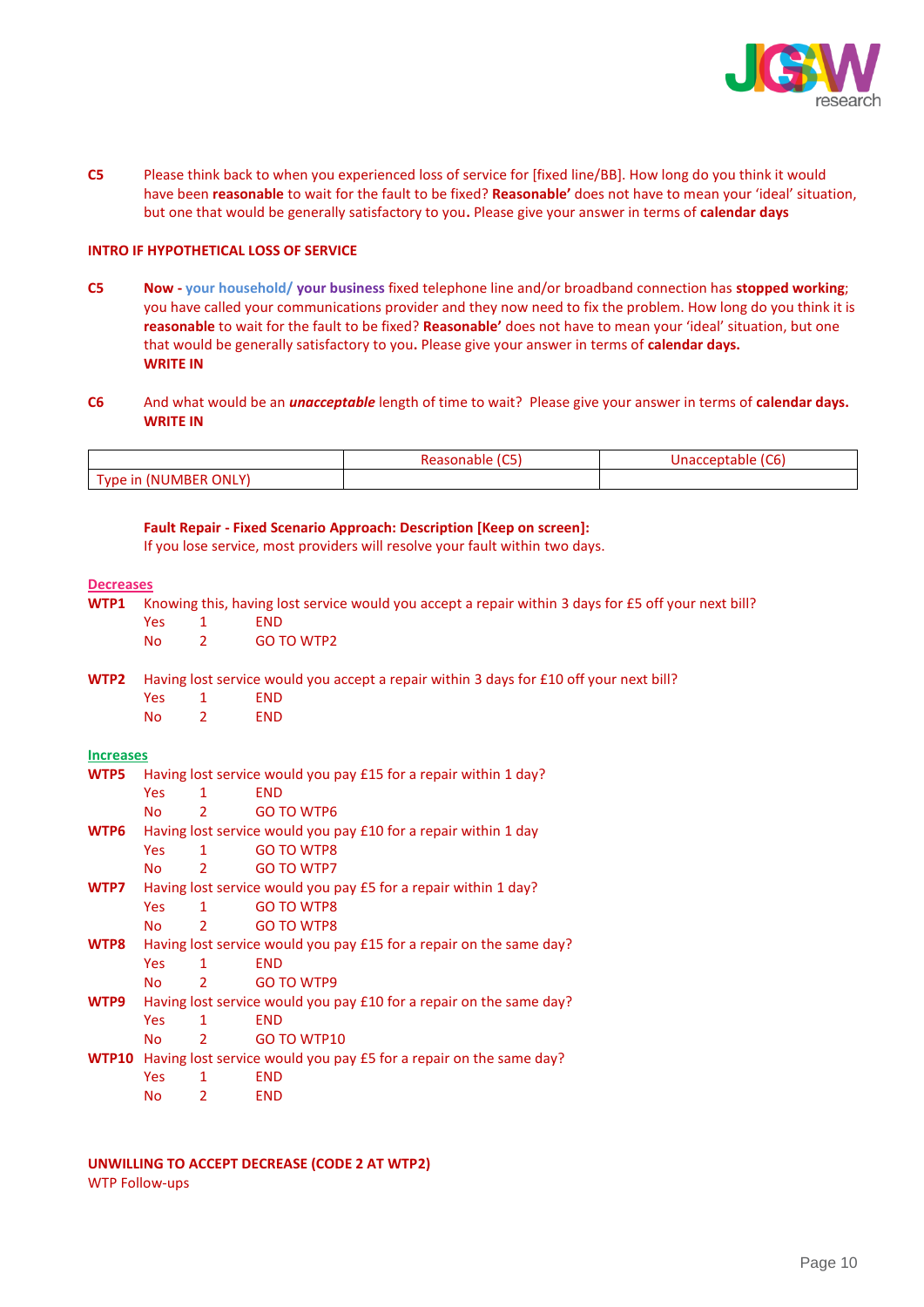

Which of the following best describes why you would be unwilling to accept a slower repair time for a discount off your net bill?

| 3 |
|---|
| 3 |
|   |

#### **Code 2 at above question**

WTP Follow-ups How much would you want off your next bill if you needed to wait 3 days for a repair? TYPE IN XX Less

## **UNWILLING TO ACCEPT HIGHER (CODE 2 AT WTP10)**

| <b>WTP Follow-ups</b>                                                                                |               |
|------------------------------------------------------------------------------------------------------|---------------|
| Which of the following best describes why you would be unwilling to pay a price for a faster repair? |               |
| I'm happy with a 2 day wait for a repair                                                             | 1.            |
| The prices were too much to justify the faster repair                                                | $\mathcal{L}$ |
| My current service provider offers better than 2 days for repair                                     | 3             |
| Other (specify)                                                                                      | 3             |
|                                                                                                      |               |

#### **Code 2 at above question**

WTP Follow-ups At what price would you be willing to pay for a repair within 1 day? TYPE IN XX more

## **ASK ALL THAT QUALIFY AS MOBILE PHONE INTRO IF EXPERIENCED MOBILE LOSS OF SERVICE**

**C11** Please think back to when you experienced a loss of service for your mobile phone service. How long do you think it is **reasonable** for the maximum wait until your provider has successfully resolved the fault? '**Reasonable'**  does not have to mean your 'ideal' situation, but one that would be generally satisfactory to you**.** Please give your answer in terms of **hours.**

## **INTRO IF HYPOTHETICAL**

**C10** I'd now like to ask your opinion about a **mobile phone** scenario. Again, it does not matter if you've not had any experience of this situation before. Please answer *as if you were* in the scenario presented to you.

This time there is a loss of service on your mobile phone network, in an area where you'd normally have good reception. How long do you think it is **reasonable** for the maximum wait until your provider has successfully resolved the fault? '**Reasonable'** does not have to mean your 'ideal' situation, but one that would be generally satisfactory to you**.** Please give your answer in terms of **hours. WRITE IN**

**C11** And what would be an *unacceptable* length of time to wait? Again, please give your answer in terms of **hours. WRITE IN**

|                       | $^{\prime}$ C10)<br>Reasonable (C | $\sqrt{24}$<br>Unacceptable<br>1011. |
|-----------------------|-----------------------------------|--------------------------------------|
| Type in (NUMBER ONLY) |                                   |                                      |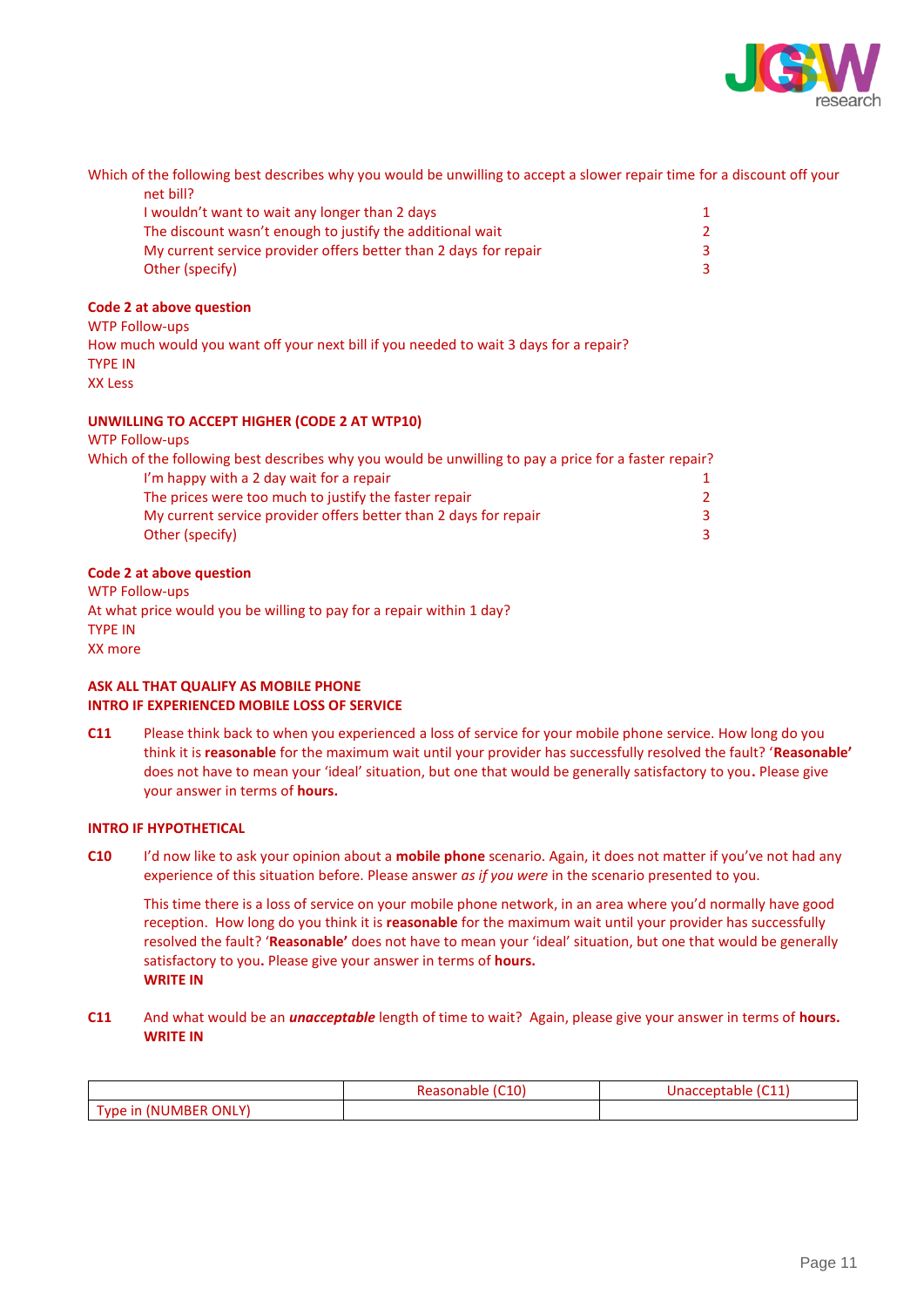

## **SECTION 6: FURTHER CLASSIFICATION**

## **Thank you, I just have a couple more questions about you/your business before the interview is completed.**

## **CONSUMER ONLY, SME GO TO F4**

## **F1 ASK ALL**

Is your home...? **READ OUT. SINGLE CODE ONLY.**

|                | Being bought on mortgage                              | 1 |
|----------------|-------------------------------------------------------|---|
|                | Owned outright by household                           | 2 |
|                | Rented from Local Authority/Housing Association/Trust | 3 |
|                | Rented from private landlord                          | 4 |
|                | Other                                                 | 5 |
|                | Don't Know (Do not read out)                          | 6 |
| F <sub>2</sub> | How many adults (aged 16+) live in your household?    |   |
|                | <b>SINGLE CODE ONLY.</b>                              |   |
|                |                                                       | 1 |
|                |                                                       | 2 |
|                | 3                                                     | 3 |
|                | $4+$                                                  | 4 |
|                |                                                       |   |
|                |                                                       |   |

#### **F3** And how many children? (under 16)? **SINGLE CODE ONLY.**

| $\overline{1}$<br>Ш. | 1<br>ı         |
|----------------------|----------------|
| $\overline{2}$       | $\overline{2}$ |
| $\overline{3}$       | 3              |
| $4+$                 | 4              |
| None                 | ц<br>ر         |

## F4 **ASK ALL**

Into which of the following bands does the company turnover's in the UK fall – is it...

## **PROMPT IF NECESSARY, READ OUT UNTIL CORRECT BAND REACHED**

| Up to £50,000                    |    |
|----------------------------------|----|
| £50,001 to £100,000              |    |
| £100,001 to £250,000             | 3  |
| £250,001 to £500,000             | 4  |
| £500,001 to £999,999             | 5  |
| £1 million to £2 million         | 6  |
| Over £2 million to £5 million    |    |
| Over £5 million to £10 million   | 8  |
| Over £10 million to £15 million  | 9  |
| Over £15 million to £20 million  | 10 |
| Over £20 million to £25 million  | 11 |
| Over £25 million to £100 million | 12 |
| £100 million or more             | 13 |
| (DO NOT READ OUT) Don't know     | Y  |